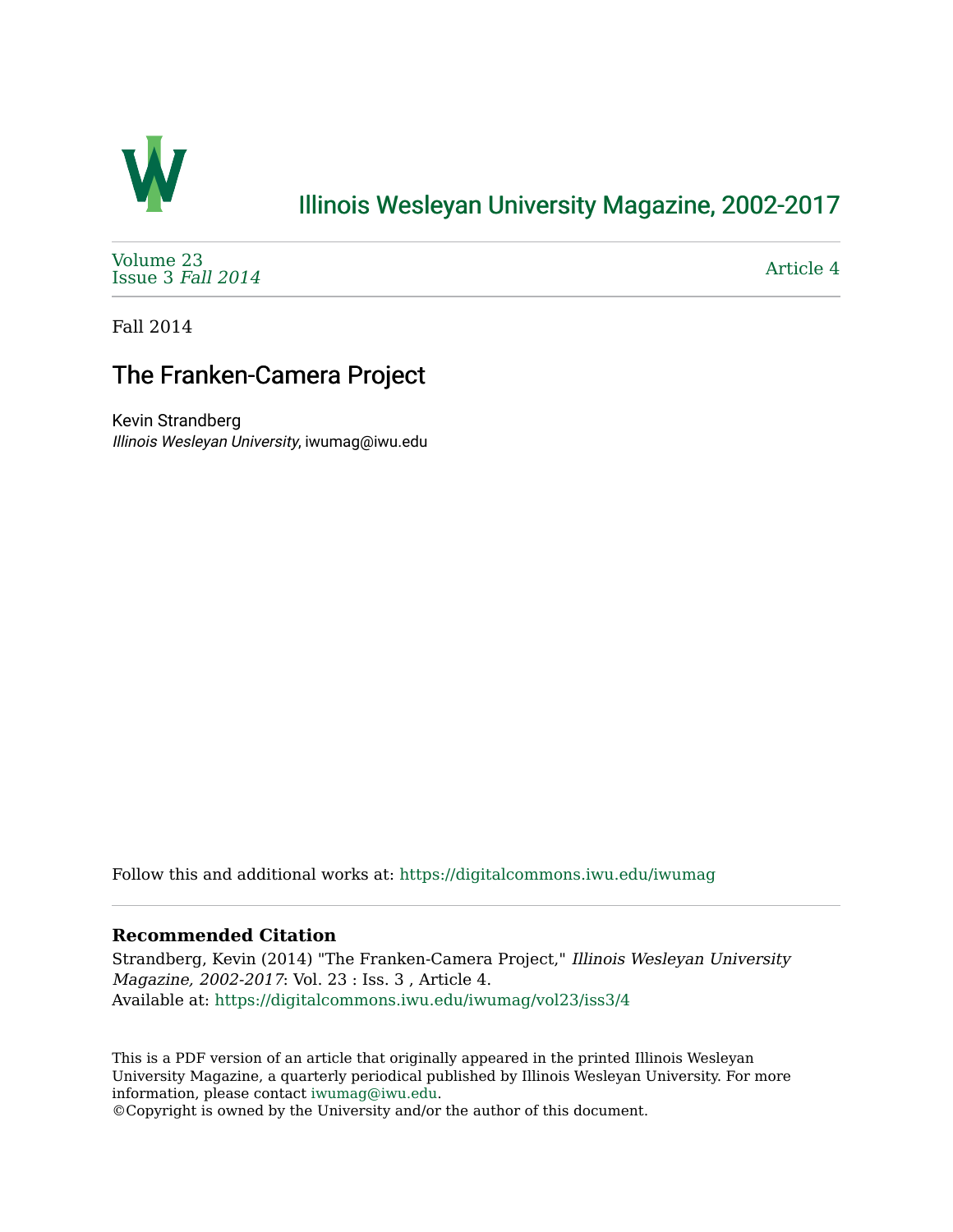## **The Franken-Camera Project**

From the sublime to the ridiculous, Professor Kevin Strandberg transforms pieces and parts into sculpture and art.

Story and art by KEVIN STRANDBERG



Strandberg with one of his "monsters" — which is both a sculpture and a working camera. Key parts of his Franken-camera project were supported by the Transforming Lives campaign's endowments that support faculty and student research and artistic initiatives.

Hello, my name is Kevin, and I am a compulsive tinkerer.

By all accounts I have always been very adept at taking things apart. Neither crib nor playpen could hold me as a toddler. Moments after I was buckled into my child harness and leashed to the clothesline, I would pull a Houdini. Often I would take apart alarm clocks or other mechanical devices just to get at the little gears, which I would spin atop my school desk. Later I learned to put things back together — sometimes in their original form and sometimes according to my own design. My family was not very well off. Making things from scrounged parts was a necessary skill for us. If wanted to have a bicycle, I had to build one. It was that simple and that complex.

Nowadays, I can't stop myself. I take everything apart and put it together in a new way. Sometimes the motivation is to improve on the original design of something, from antique Italian motorcycles to a renovated 100-year-old building on Bloomington's west side. Other times I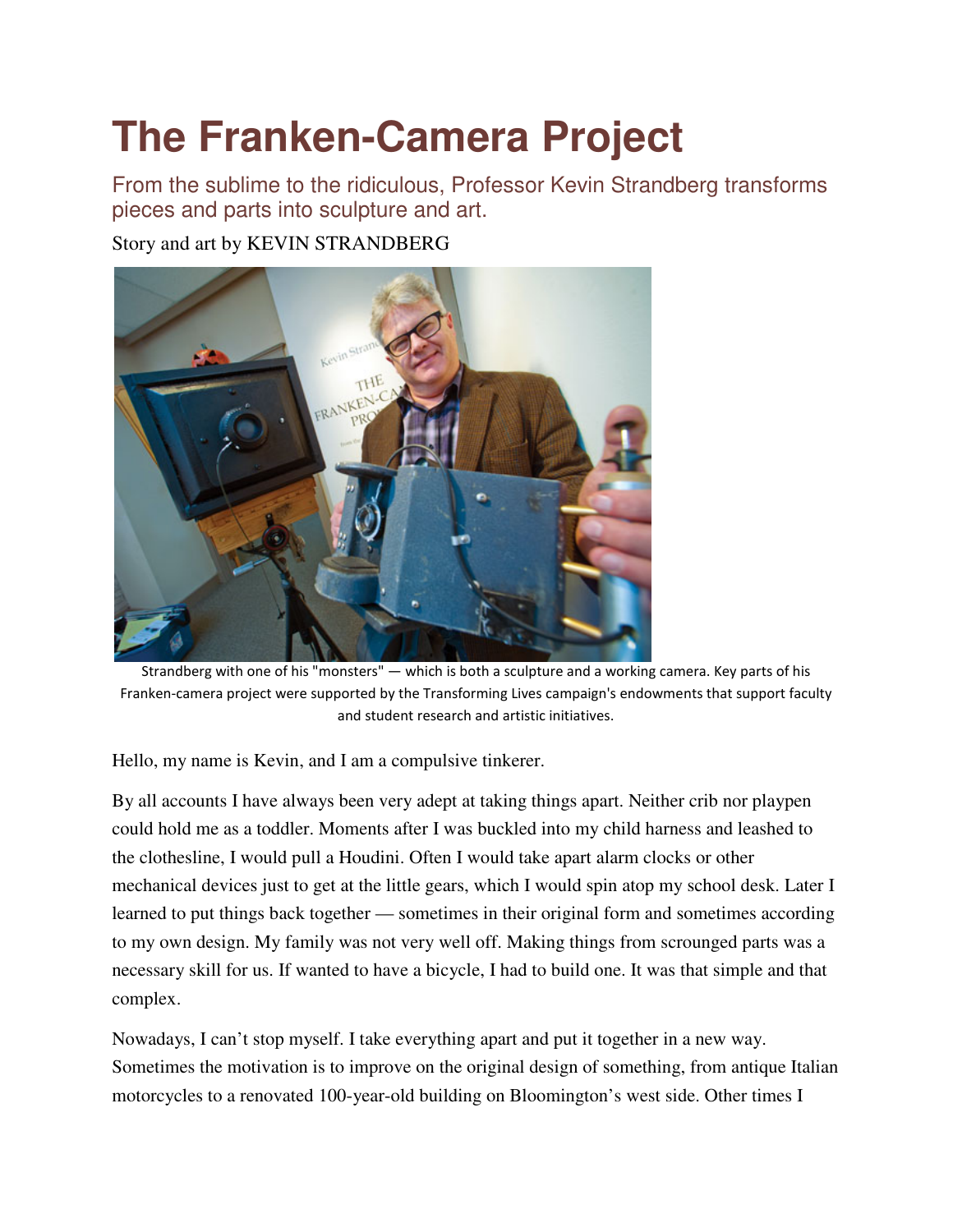concentrate solely on conceptual and aesthetic notions: the result is an assemblage or a foundobject sculpture. In either case, I love the focus that deconstructing and reconstructing objects provides. It offers an escape from a hectic, even hostile, world.

Inside the Ames School of Art's sculpture studio you might find some recent examples of this incessant tinkering. My students have dubbed them "Franken-cameras" — I don't know if it's because these cameras/sculptures look a bit scary or because I resemble a mad scientist when combining all the odd bits and pieces to bring these one-of-a-kind creations to life.



"The complexity of this piece just blew me away when I saw it. It had all these overlapping matrices of diagonal lines. It's freezing cold, in the middle of a blizzard, the billboard paper is peeling off, but it says HOME, and I thought it was an interesting dichotomy. There's also an unplanned element: the beam of light coming down from the upper-right. That's the exciting thing about film photography for me; there's always a surprise.

I can trace my passion for cameras back to the 1960s, when my older brother smuggled me into a showing of Michelangelo Antonioni's*Blow-Up.* The film had some brief nudity and was banned by the nuns in my school, which was all the motivation I needed to see it. The plot involves a fashion photographer in mod London who finds himself in the middle of a murder mystery. Never mind Vanessa Redgrave's bare breasts; I was transfixed watching David Hemmings'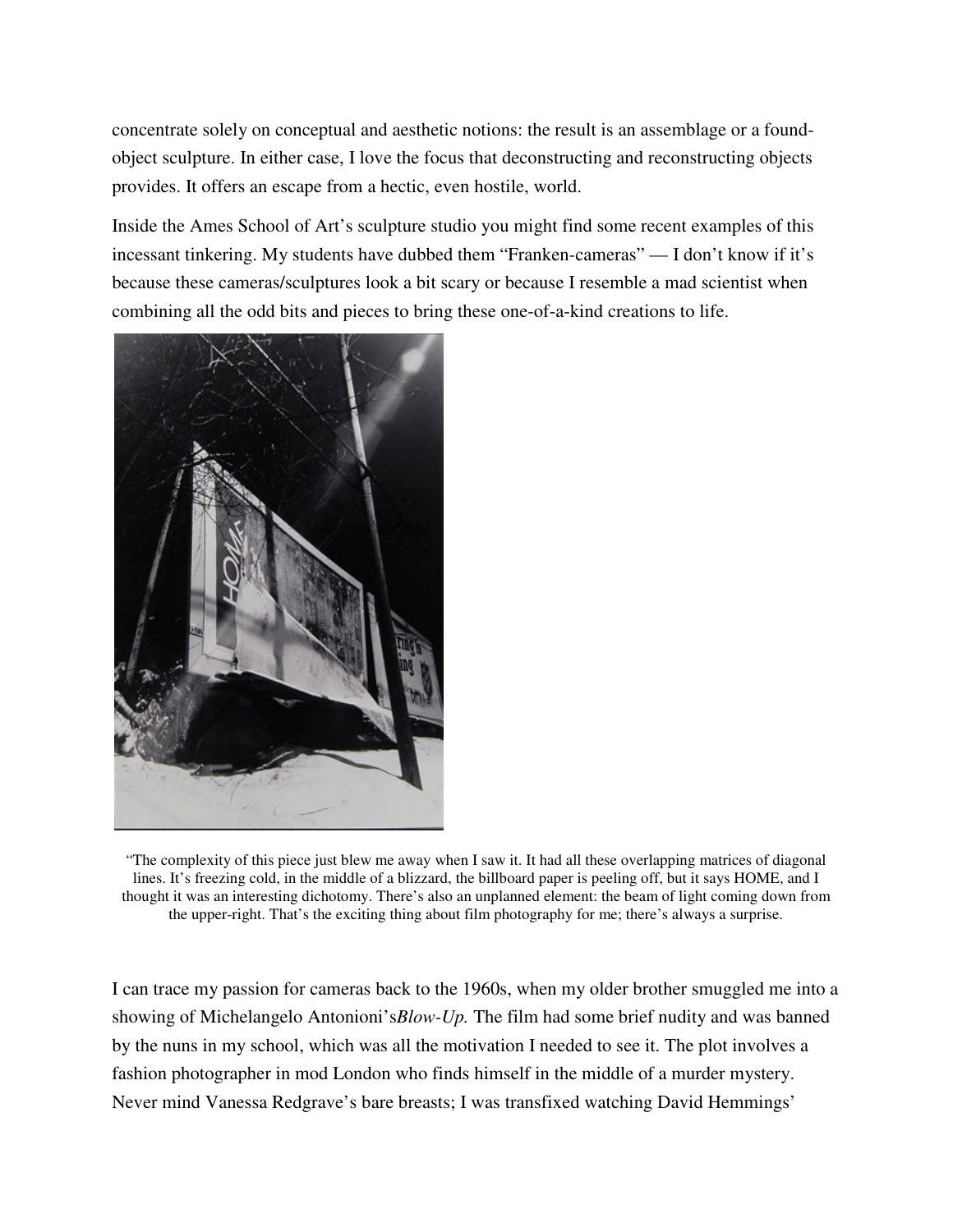character try to solve the mystery by blowing up his negatives until the prints become enormous black grains, barely readable as images. The movie made me want to be a photographer. Eventually, I bought a Nikon F camera just like one used by Hemmings' character.

Despite all the research and development done by camera designers, their products often don't feel right in the hand or they don't function exactly as a photographer would like them to. That was my experience with the Nikon F. It was a revolutionary camera that was also an ergonomic nightmare. Its most irritating aspect was that you had to completely remove its back to load film. Nikon introduced the F2 to address this, but it remained awkward to load. Eventually my tinkering yielded a solution to this flaw.

Though my early camera modifications were simple ergonomic tweaks, it emboldened me to take more drastic measures. I began modifying larger-format cameras like the Graflex XL, which had been engineered for military use in the Vietnam War. The modular nature of these cameras allowed for easy dismantling and re-integration of dissimilar parts. An added bonus: the increase in negative size naturally yields sharper images, as they don't need to be enlarged as much.

I should add that I am a wide-angle lens freak. Maybe it is the "look" that they give to the image. Maybe it is just that they have such an extended depth of field that focusing is not necessary. In the case of several of my Franken-Graflexes, I simply re-machined lens tubes fitted with superwide lenses, and the cameras stayed set on infinity.

Rebuilding cameras on a larger scale opened another horizon for me: I began considering them not just as photographic tools that produce artwork, but as sculptural objects in and of themselves.

For a long time, I have contemplated the form of cameras beyond their function. Perhaps it's my Scandinavian heritage, but I tend to believe that all utile objects need this aspect to be part of their design. Often it is the design and finish that truly make an object of desire. Since cameras are objects that connect our eyes, our minds and our hands, they possess a strong tactile aesthetic. Many of my later Franken-cameras were created with this aesthetic in mind. Still, I didn't abandon function for form: Most of these cameras are fitted with a high-resolution German or Japanese large-format lens capable of producing razor-sharp negatives.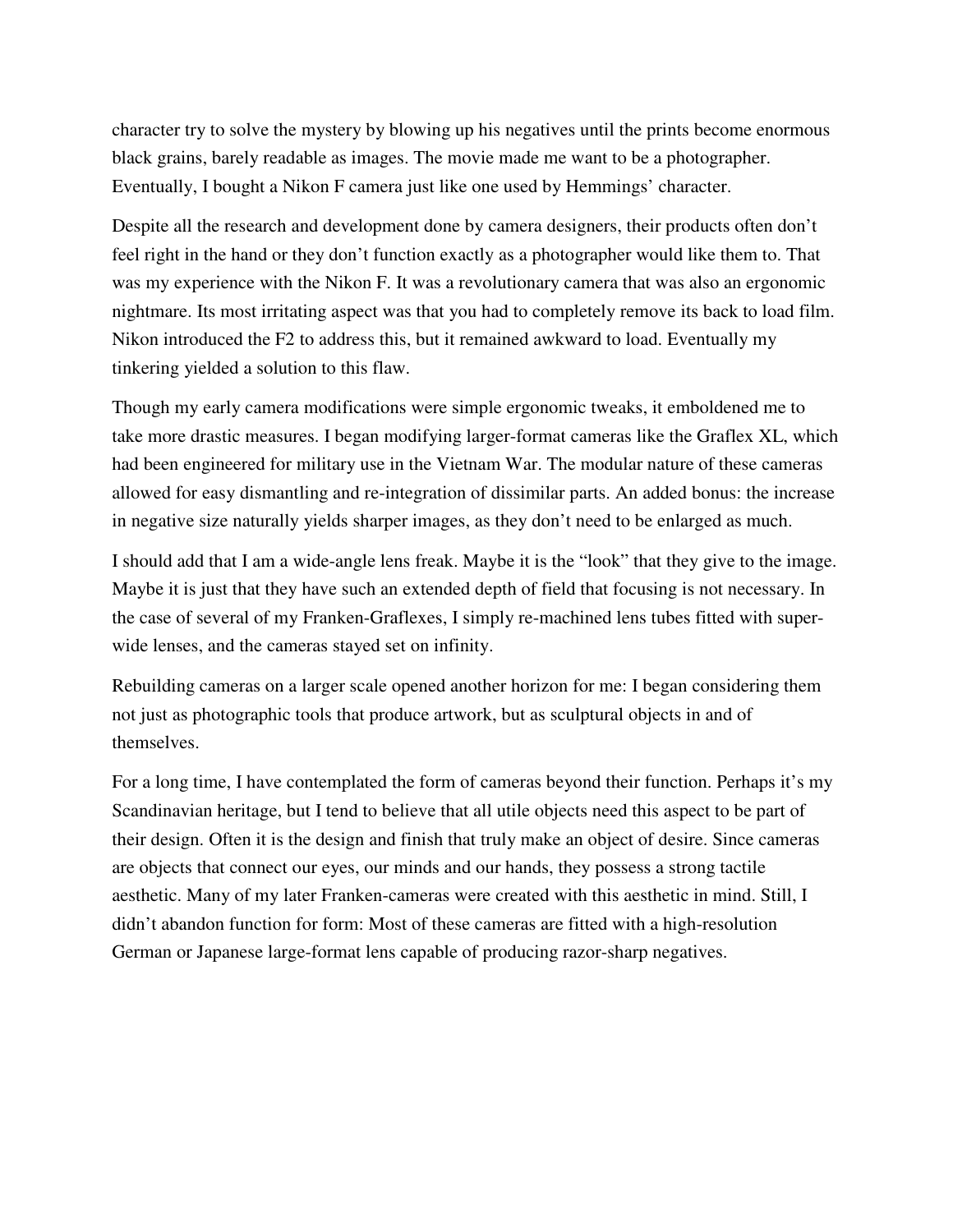

"The initial image was taken during the spring semester of 2011 while I was the director of IWU's Spain Program in Barcelona. After purchasing a used panoramic camera, I found out that it was missing the requisite neutral density center filter. Without this filter, the outer edges appear darker than the center of the frame. However, I found when I used the camera vertically, this effect is less pronounced. Over time, I became enamored with the look.

"The print itself is a photogravure etching by Jonathan Higgins at Mannekin Press in Bloomington. Jonathan is one of only a few modern printers who can successfully produce such prints."

Although we are now decades into the digital age, I continue to make photographic prints from black-and-white film. My loyalty to the darkroom process is partly because of all the unpredictable and exciting things that can happen when light hits film. And though the tasks of developing and printing are often onerous, that moment when a latent image gradually appears in the developer tray is nothing short of magic every time. Because of their unorthodox designs, my Franken-cameras can yield even more surprises.

Some of those surprises were on display earlier this year in a solo exhibition at the McLean County Arts Center. Entitled *The Franken-camera Project: From the Sublime to the*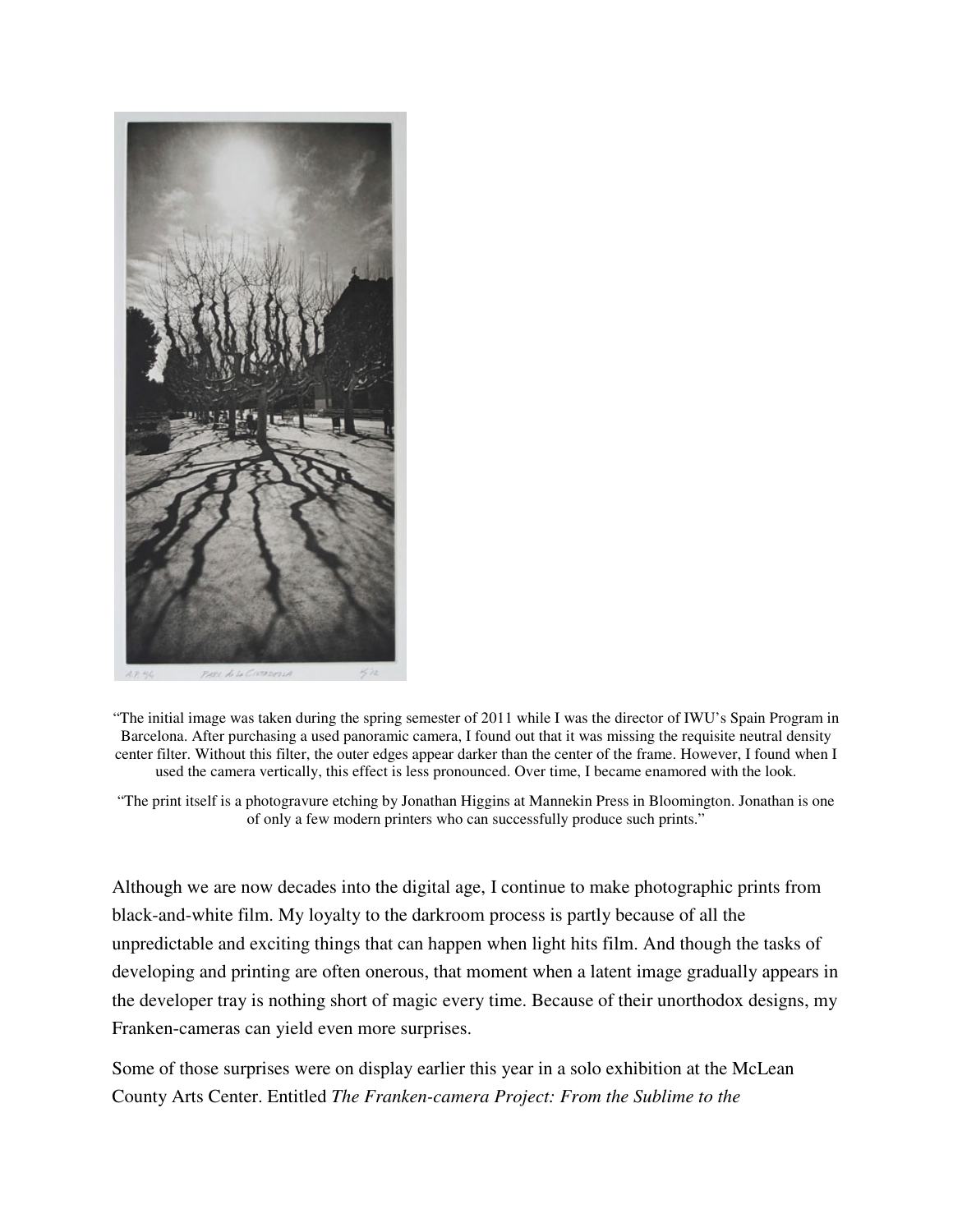*Ridiculous,* the show featured 14 modified and/or completely redesigned and rebuilt photographic film cameras, along with photos I have taken with them. Two of the objects were newly created sculptures that are also fully functional medium-format cameras. With funding from an Artistic/Scholarly Development Grant provided by Illinois Wesleyan, I also published a book I am using to promote what I hope will be further exhibition of this show across the country. A sampling from the exhibit and book was chosen for this article.



"The Jack O' Camera is truly the union of my two obsessions — sculpture and photography. I built it starting with a 1970s-vintage wooden display case. The camera is fitted with a portrait lens and a Polaroid back and is mounted on a rolling stand constructed from a 1960s TV antenna and an old metal stool. I cast an aluminum jack-o'-lantern, painted it, and put it on the top. I use the old VW car horn to knock people out of the usual 'say cheese' mindset and try to capture them in an almost vulnerable state."